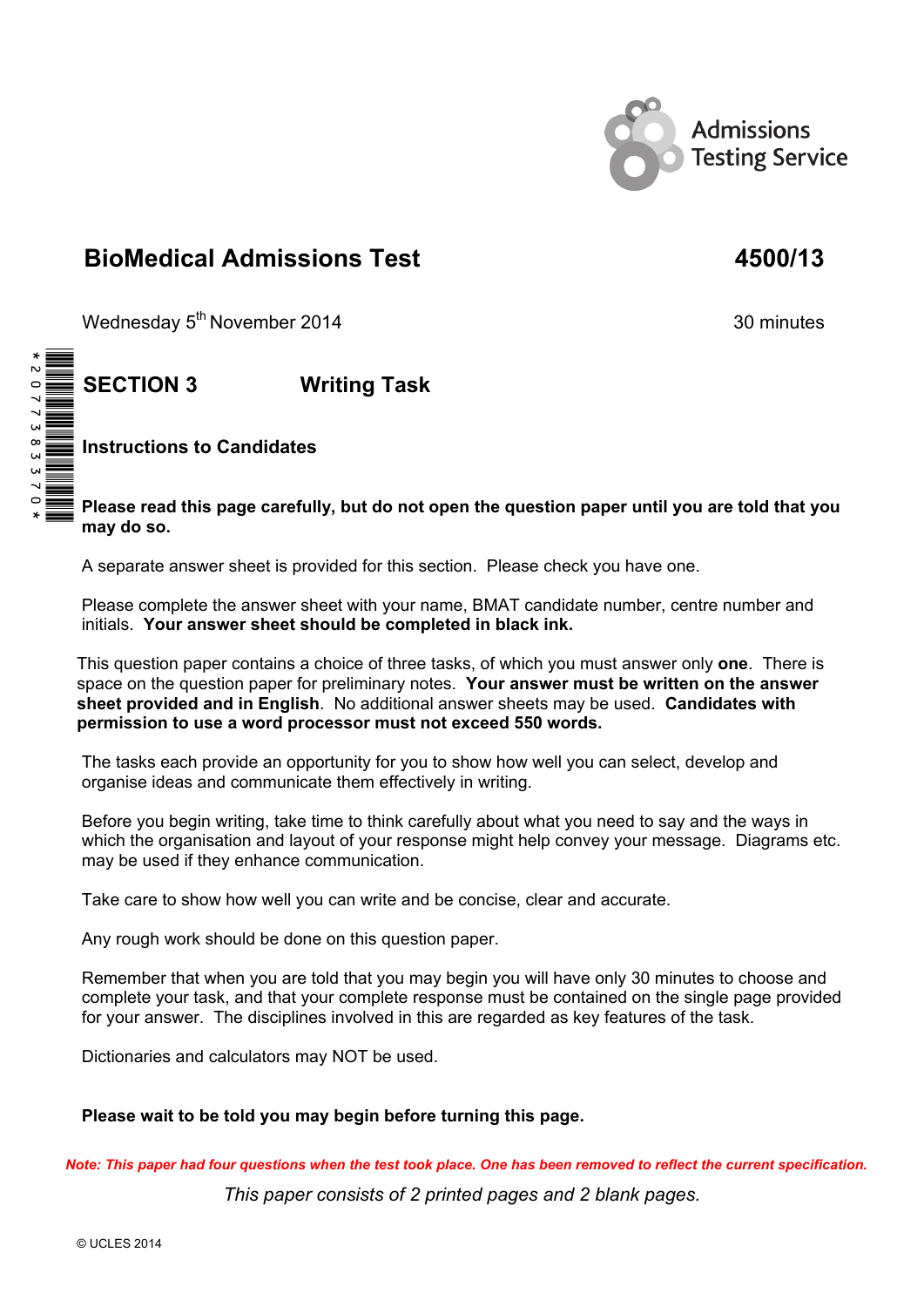**Use this space and the back page for notes** *etc.* **if you wish. Remember that your response must be written on the single page answer sheet provided.**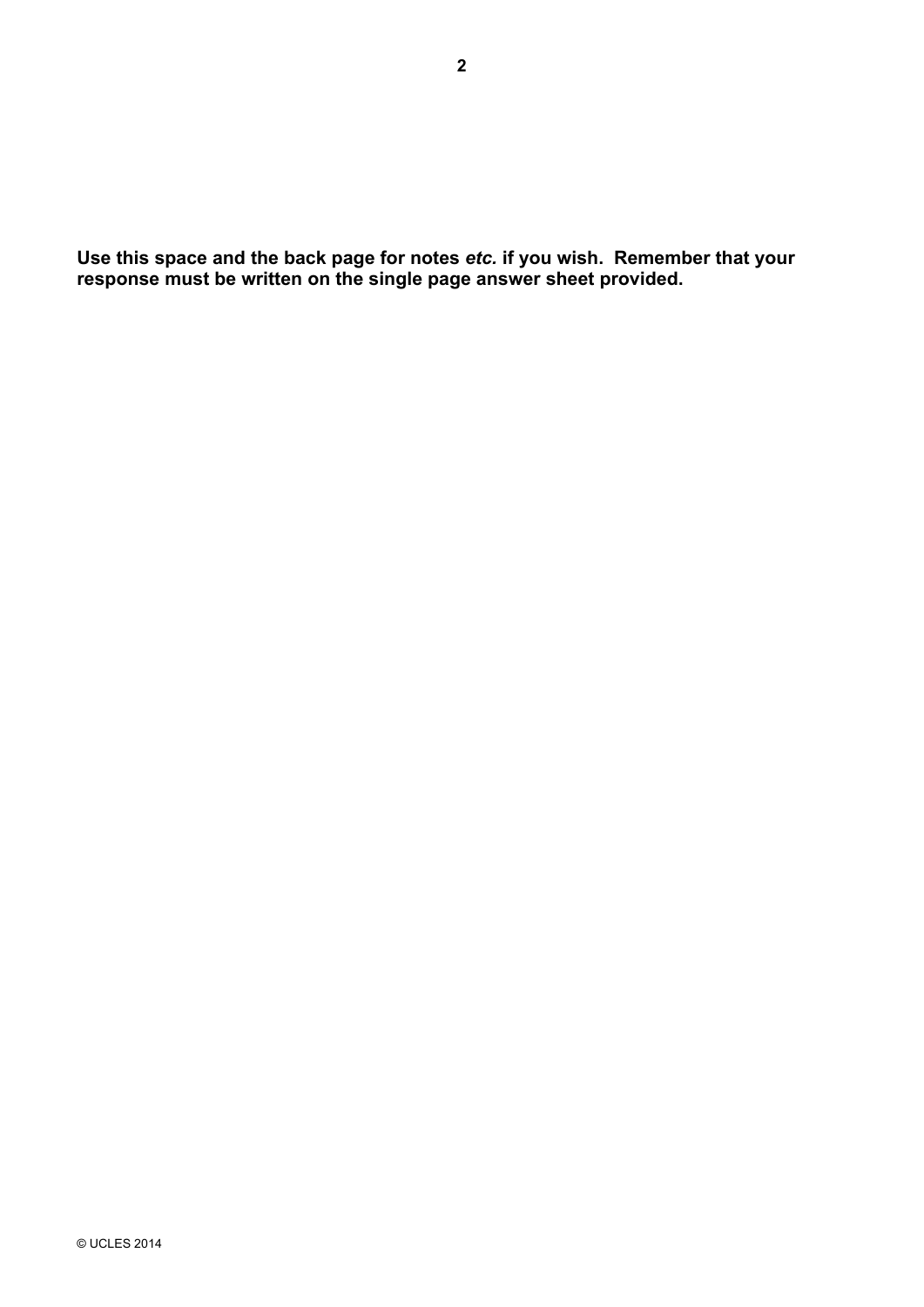## YOU MUST ANSWER ONLY ONE OF THE FOLLOWING QUESTIONS

#### **1 There is no such thing as dangerous speech; it is up to people to choose how they react.**

Explain the reasoning behind this statement. Argue to the contrary that there can be instances of dangerous speech. To what extent should a society put limitations on speech or text that it considers threatening?

#### **2 Science has been a process of continuous advancement towards objective truth.**

Explain what is meant by this statement. Argue to the contrary. To what extent do you agree that science is a continuous process of advancement towards objective truth?

### **3 There is money to be made from not curing disease.**

What do you think is meant by this statement? Argue to the contrary. To what extent do you agree that there is money to be made from disease?